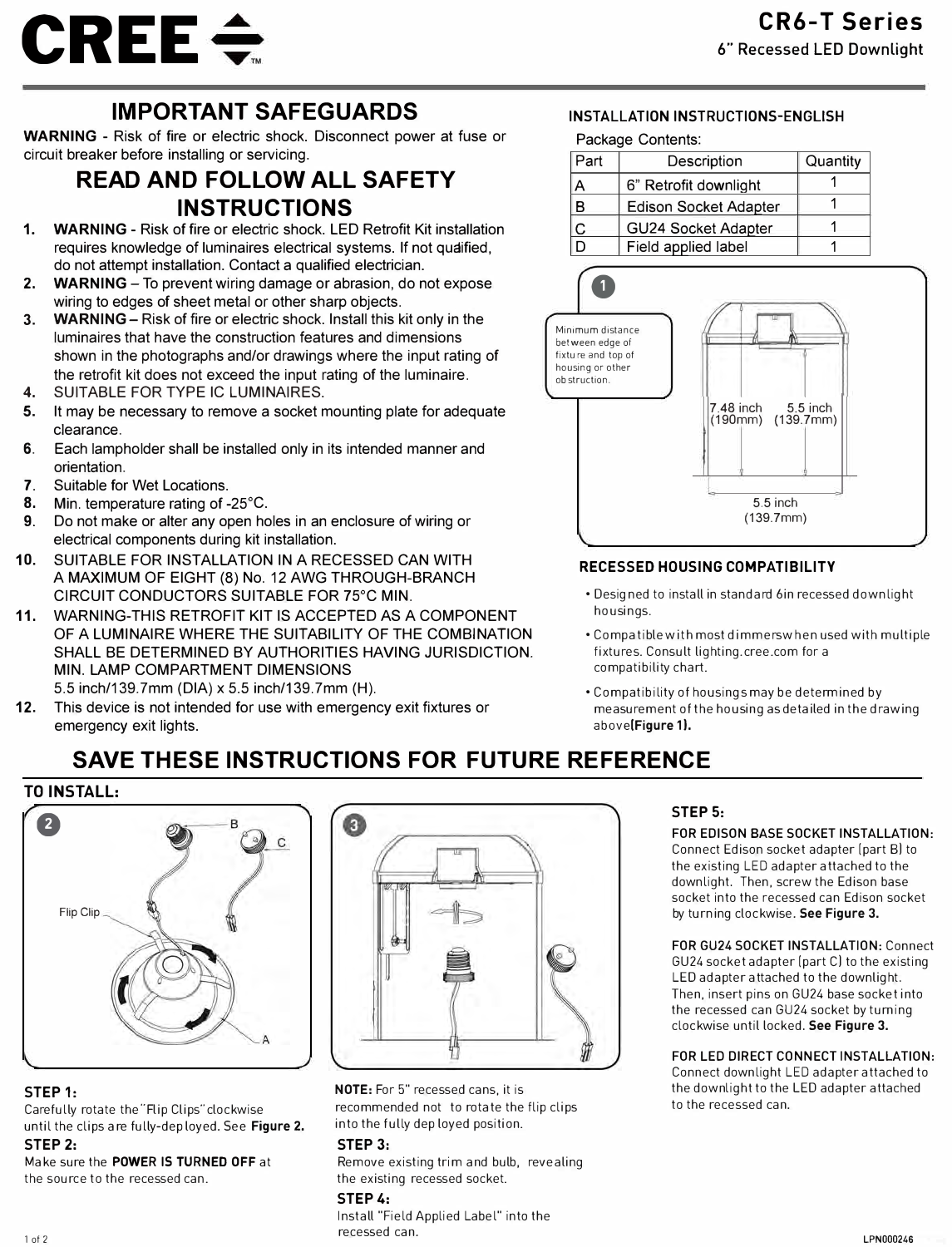



### **STEP 6:**

Install fixture up into the recessed housing firmly until trim ring is flush with the ceiling. Rotate fixture clockwise slightly to tighten fit with ceiling and set in recessed housing. For best results, ensure""Flip Clips·· are not aligned with metal trim clips inside of recessed housing during installation. See **Figure 3 and 4.** 

### **STEP7:**

If the trim ring is not flush with the ceiling, remove fixture by turning counterclockwise while pulling downward. Remove the fixture completely from the recessed can by either turning the fixture Edison base counterclockwise, twisting GU24 socket counterclockwise, or unplugging LED Adapter.

### **STEP 8:**

Locate the recessed can socket and remove socket bracketry and/or socket plate to allow the socket to hang freely. See **Figures 5.** 

### **STEP 9:**

Screw/insert fixture into the recessed can Edison socket, GU24 socket, or LED Adapter and reinstall fixture into the recessed can.

### **REMOVAL OF FIXTURE**

**NOTE:** Make sure power to fixture is disconnected before attempting to remove fixture module from fixture.



### **STEP 1:**

To remove fixture, grip firmly on the trim ring and rotate 1/4 turn counterclockwise to unlock clips from recessed can.

### **STEP 2:**

Continue to turn counterclockwise while pulling down ward on the fixture. This will disengage the clips allowing the fixture to pull free.

### **STEP 3:**

Detach fixture from recessed housing socket.

**CAUTION:** Changes or modifications not expressly approved could void your authority to use this equipment.

**Note:** This equipment has been tested and found to comply with the limits for a Class B digital device, pursuant to part 15 of the FCC Rules. These limits are designed to provide reasonable protection against harmful interference in a residential installation. This equipment generates, uses and can radiate radio frequency energy and, if not installed and used in accordance with the instructions, may cause harmful interference to radio communications. However, there is no guarantee that interference will not occur in a particular installation. If this equipment does cause harmful interference to radio or television reception, which can be determined by turning the equipment off and on, the user is encouraged to try to correct the interference by one or more of the following measures:

-Reorient or relocate the receiving antenna.

- -Increase the separation between the equipment and receiver.
- -Connect the equipment into an outlet on a circuit different from that to which the receiver is connected.
- -Consult the dealer or an experienced radio/TV technician for help.

In accordance with California Proposition 65, Cree provides the following statement due to the customary electronics components used in this product. **WARNING: This product contains a chemical known to the state of California to cause cancer. WARNING: This product contains a chemical known to the state of California to cause birth defects or other reproductive harm.** 



© 2018 Cree, Inc. All rights reserved. For informational purposes only. Content is subject to change. Cree<sup>®</sup> is a registered trademark, and the Cree logo is a trademark of Cree, Inc.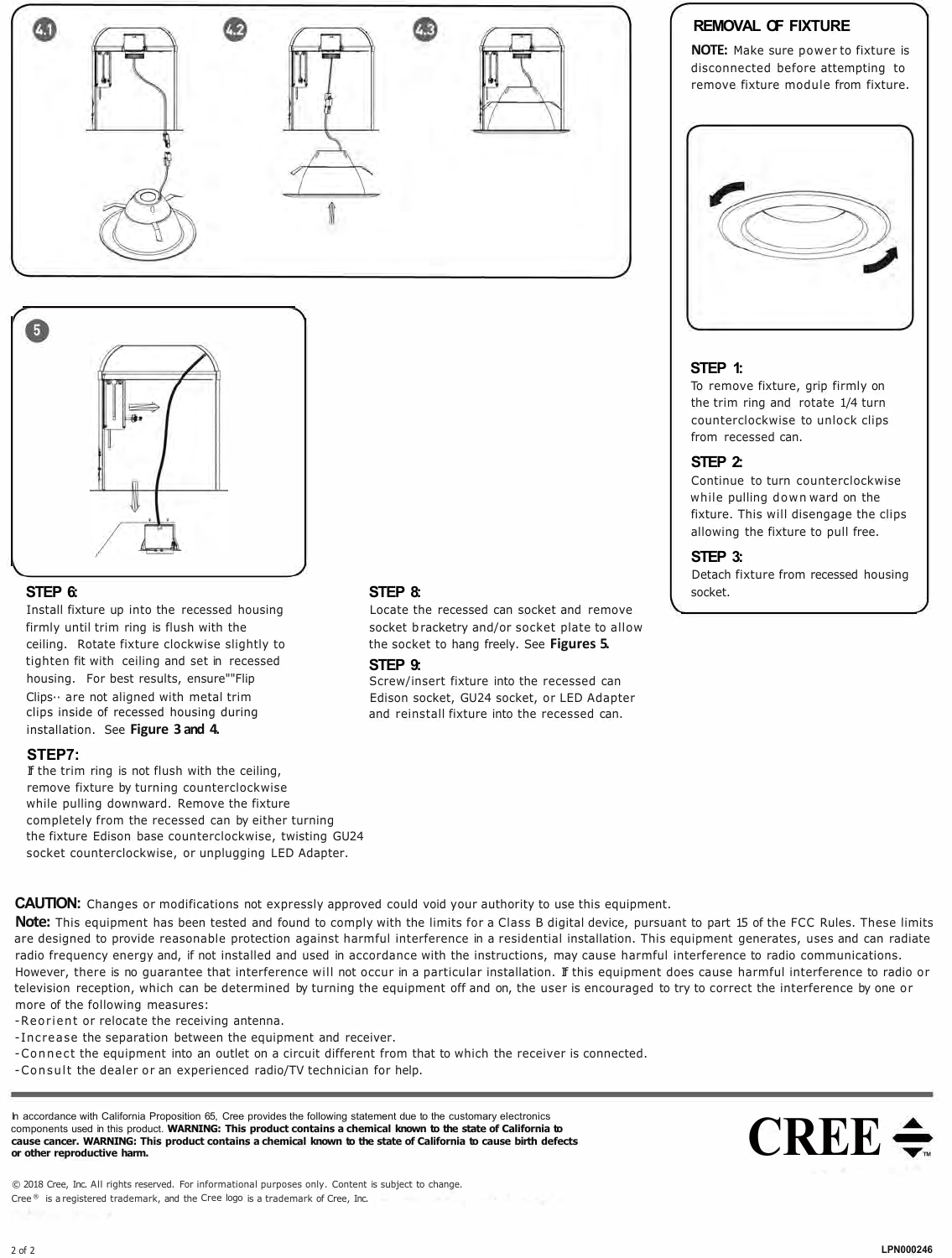

### **MISES EN GARDE IMPORTANTES**

**ATTENTION** - Risque d'incendie ou de choc électrique. Couper l'alimentation électrique au niveau des fusibles ou du disjoncteur avant d'installer ou de réparer ce plafonnier.

### **LISEZ ET SUIVEZ TOUTES LES CONSIGNES DE SECURITE**

- **1. ATTENTION-**Risque d'incendie au de choc electrique. L'installation d'un ensemble de postcablage a DEL exige des connaissances en matiere de systemes electriques. N'effectuez pas !'installation si vous n'etes pas qualifie pour cela. Communiquez avec un electricien qualifie.
- **2. ATTENTION** Pour éviter l'endommagement ou l'abrasion des fils, tenez les fils éloignés des bords métalliques et des objets tranchants.
- **3. ATTENTION** Risque d'incendie ou de choc électrique. Installez cet ensemble seulement dans les luminaires présentant les caractéristiques de fabrication et les dimensions illustrées, et si l'entrée nominale de l'ensemble de postcâblage n'excède pas l'entrée nominale du luminaire.
- **4.** CONVIENT AUX LUMINAIRES DE TYPE IC.<br>5. Il peut être pécessaire de retirer une plaque d
- Il peut être nécessaire de retirer une plaque de montage de douille pour obtenir le dégagement nécessaire.
- **6.** Chaque douille doit être installée et orientée de la manière prévue.<br>7. Convient aux environnements humides.
- **7.** Convient aux environnements humides.<br>**8.** Température de fonctionnement min. de
- **8.** Température de fonctionnement min. de -25 °C.<br>**9.** Ne percez pas le boîtier du câblage ou des com
- Ne percez pas le boîtier du câblage ou des composants électriques au cours de !'installation et ne modifiez pas les ouvertures existantes.
- 10. CONVIENT À UNE INSTALLATION DANS UN BOÎTIER ENCASTRÉ COMPORTANT AU MAXIMUM HUIT (8) CONDUCTEURS EN CIRCUIT COUPE-FIL DE CALIBRE 12 SUPPORTANT 75 °C MIN.
- 11. ATTENTION CET ENSEMBLE DE POSTCÂBLAGE EST ACCEPTÉ COMME COMPOSANT DE LUMINAIRE LÀ OÙ LES AUTORITÉS COMPETENTES ONT ETABLI QUE CETTE COMBINAISON EST CONVENABLE. DIMENSIONS MIN. DU LOGEMENT DE L'AMPOULE 139,7 mm (diametre) x 139,7 mm (hauteur).
- **12.** Ce dispositif n'est pas conçu pour un usage avec des appareils de sortie de secours ou un éclairage de secours.

### INSTRUCTIONS D'INSTALLATION-FRANCAIS

Contenu de l'emballage

| Pièce | Description                        | l Quantité I |
|-------|------------------------------------|--------------|
| A     | Plafonnier de postcâblage 152,4 mm |              |
| в     | Adaptateur de douille Edison       |              |
|       | Adaptateur de douille GU24         |              |
|       | Étiquette d'installation           |              |



### COMPATIBILITE DU BDiTIER ENCASTRE

- Conçu pour une installation dans un boîtier de plafonnier encastré standard de 152,4 mm.
- Compatible avec la plupart des variateurs en installation avec luminaires multiples. Consultez le site lighting.cree.com pour obtenir un tableau des compatibilités
- La compatibilité du boîtier peut être déterminée en mesurant le boîtier de la manière illustrée ci-dessus (figure 1).

## **CONSERVEZ CES INSTRUCTIONS POUR REFERENCE UL TERIEURE**

### **INSTALLATION** :



### ETAPE 1:

Tournez soigneusement les languettes de maintien dans le sens horaire jusqu'à ce qu'elles soient completement deployees. Voir **figure 2.** 

### ETAPE 2:

Veillez à COUPER L'ALIMENTATION du boîtier encastre.



**REMARQUE:** Pour les boîtiers encastrés de 127 mm, il est recommandé de ne pas tourner les languettes de maintien pour les deployer completement.

### ETAPE 3:

Retirez la garniture et l'ampoule pour accéder à la douille encastrée.

### ETAPE 4:

Placez l'étiquette d'installation dans le boîtier encastré.

### ETAPE 5:

**POUR UNE INSTALLATION AVEC DOUILLE EDISON** : Branchez l'adaptateur de douille Edison [partie Bl sur l'adaptateur de DEL existant du plafonnier. Puis, vissez la douille Edison dans le boîtier de douille Edison encastré en tournant dans le sens horaire. **Voir figure 3.** 

### **POUR UNE INSTALLATION AVEC DOUILLE**

GU24: Branchez l'adaptateur de douille GU24 [partie Cl sur l'adaptateur de DEL existant du plafonnier. Puis, insérez les broches de la douille GU24 dans le boîtier de douille GU24 encastré en tournant dans le sens horaire jusqu'à ce qu'elles soient en place. **Voir figure 3.** 

#### POUR UNE INSTALLATION AVEC BRANCHE-MENT DIRECT DE LA DEL: Branchez l'adaptateur de DEL du plafonnier à l'adaptateur de DEL du boîtier encastré.